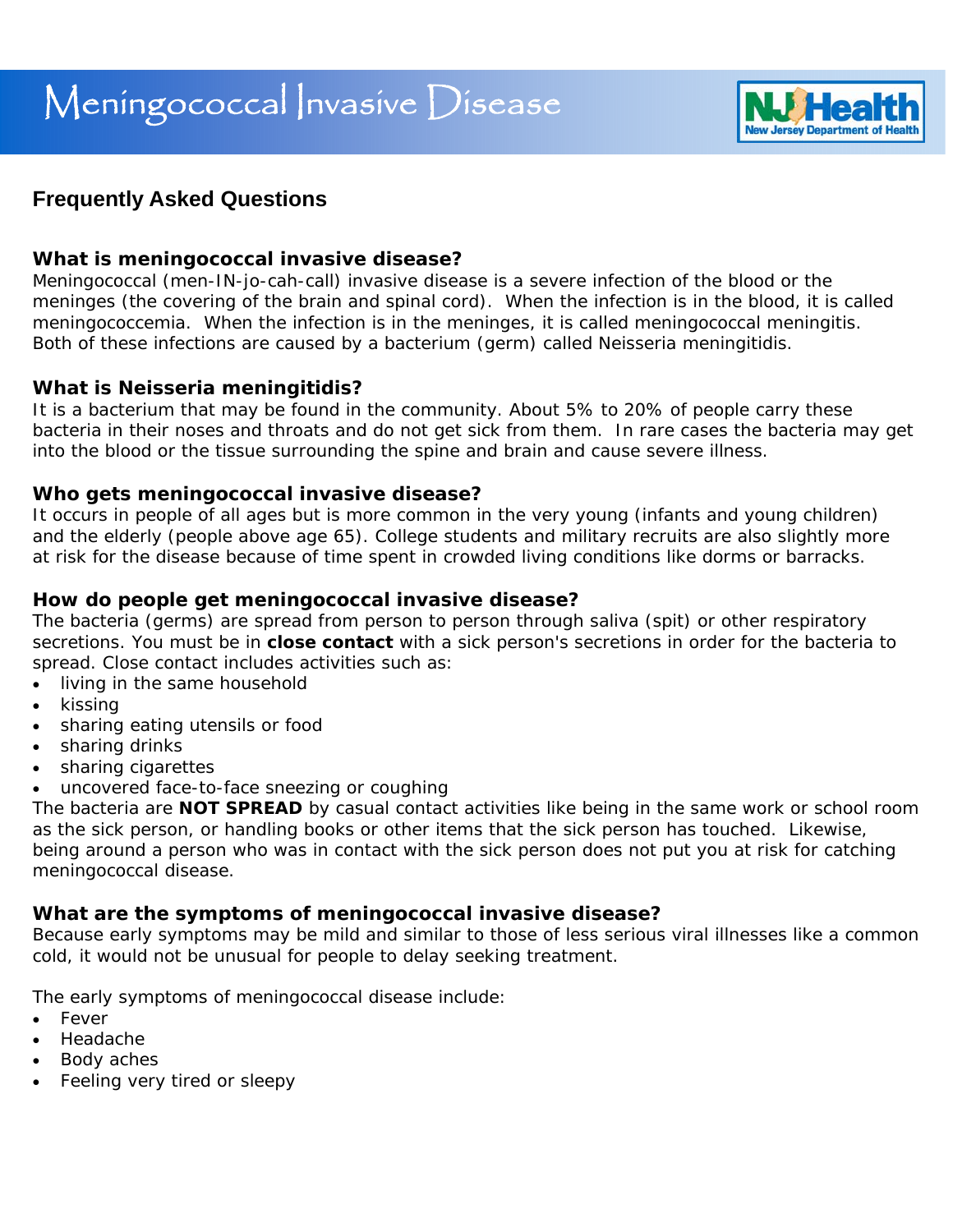Other symptoms that may occur are:

- Stiff neck
- Nausea
- Vomiting
- Confusion
- Sensitivity to light

Later in the illness, a rash appearing as purple blotches or spots on the arms, legs or torso may be seen.

#### **What is the treatment for meningococcal invasive disease?**

Most people with meningococcal invasive disease are hospitalized and treated with antibiotics. Because the illness can impair body function, ventilator assistance, kidney dialysis or other supportive treatments may be needed. (NOTE: It is very important to finish your antibiotics even if you begin to feel better, unless otherwise directed by your health care provider.)

## **How is meningococcal invasive disease diagnosed?**

A health care provider diagnoses meningococcal invasive disease by observing symptoms and examining blood and spinal fluid.

## **Can people with meningococcal invasive disease pass the illness to others?**

The infectious period for meningococcal disease is considered to be from 10 days before the person got sick to 1 day after he or she starts on antibiotics. This means that people who were in **close** contact with the sick person during this time are at higher than average risk to get meningococcal disease.

People who are identified as **close** contacts should receive antibiotics to prevent them from getting the disease. (NOTE: It is very important to finish your antibiotics even if you begin to feel better, unless otherwise directed by a health care provider.)

# **How can meningococcal invasive disease be prevented?**

Getting vaccinated against meningococcal disease will protect people from getting this disease.

Two types of meningococcal vaccine are available:

- Meningococcal polysaccharide vaccine (MPSV4) has been available since 1978.
- Meningococcal conjugate vaccine (MCV4) became available in 2005.

Both vaccines are about 90% effective in protecting against four strains of meningococcal disease, including all but one of the most common strains found in the United States. MCV4 is currently preferred because it provides longer lasting immunity.

#### **Who should get meningococcal vaccine?**

Routine vaccination with MCV4 is recommended for all children aged 11-18 years old. It is also recommended for persons who are at increased risk for meningococcal disease. These include:

- Incoming college freshmen or military recruits who will live in dormitories or barracks.
- Anyone with an immune system disorder.
- Anyone with a damaged spleen, or whose spleen has been removed.
- Certain groups of people during a meningococcal outbreak.